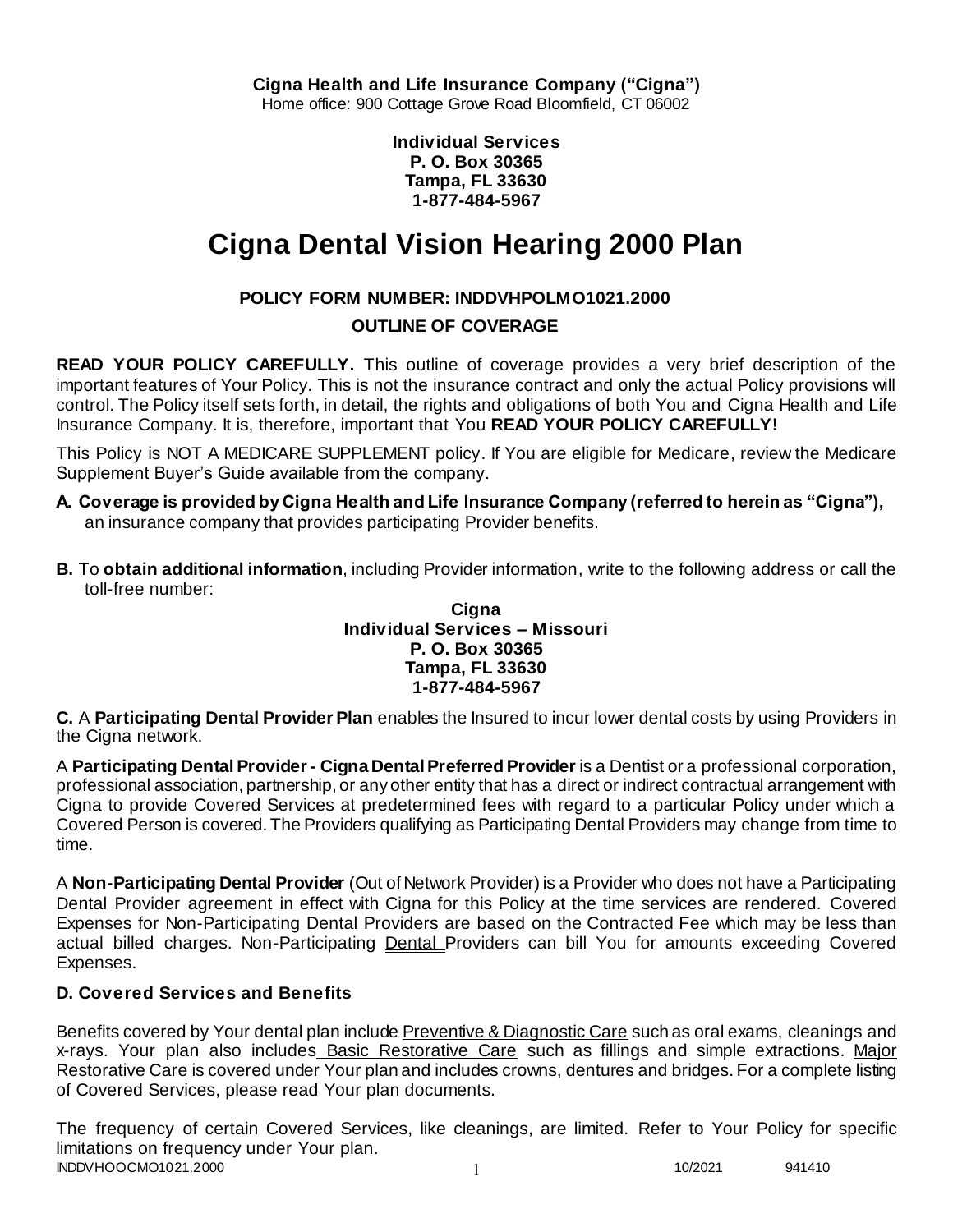## **Benefit Schedule**

The benefits outlined in the table below show the payment percentages for Covered Expenses **AFTER** any applicable Deductibles have been satisfied unless otherwise stated.

# **CIGNA DENTAL, VISION, AND HEARING INSURANCE** *The Schedule*

#### **For You and Your Dependents**

#### **The Schedule – Dental Benefits**

If You select a Participating Dental Provider, Your cost will be less than if You select a Non-Participating Dental Provider.

#### **Emergency Services**

The Benefit Percentage payable for Emergency Services charges made by a Non-Participating Dental Provider is the same Benefit Percentage as for Participating Dental Provider Charges. Dental Emergency services are required immediately to either alleviate pain or to treat the sudden onset of an acute dental condition. These are usually minor procedures performed in response to serious symptoms, which temporarily relieve significant pain, but do not effect a definitive cure, and which, if not rendered, will likely result in a more serious dental or medical complication.

#### **Dental Deductibles**

Dental Deductibles are expenses to be paid by You or Your Dependent. Dental Deductibles are in addition to any Coinsurance. Once the Dental Deductible maximum in The Schedule has been reached, You and Your family need not satisfy any further dental deductible for the rest of that year.

#### **Participating Dental Provider Payment**

Participating Dental Provider services are paid based on the Contracted Fee agreed upon by the provider and Cigna.

#### **Non-Participating Dental Provider Payment**

Non-Participating Dental Provider services are paid based on the Contracted Fee.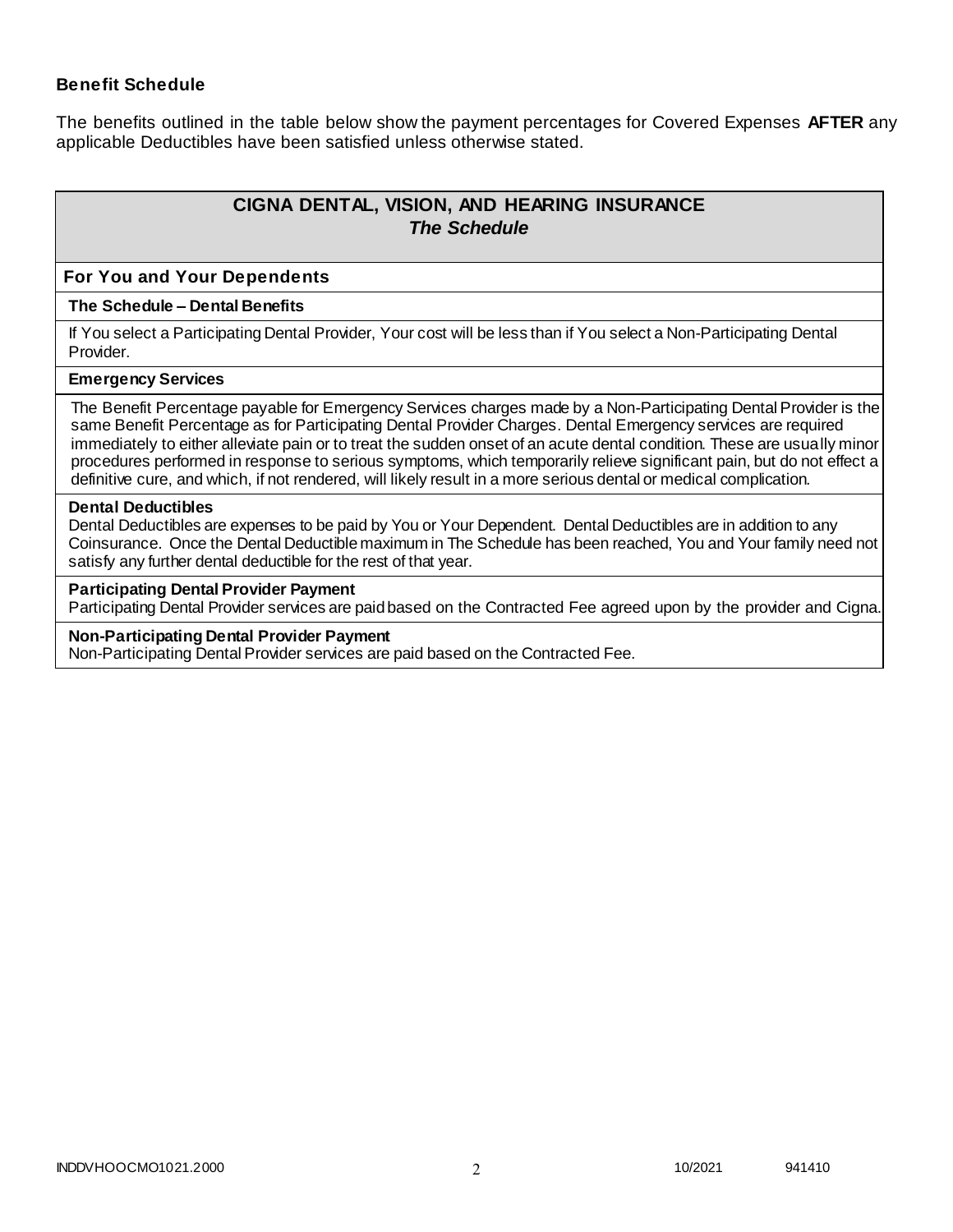| DENTAL BENEFIT HIGHLIGHTS                                                                                                                                                                                                                                                 |                                                  |
|---------------------------------------------------------------------------------------------------------------------------------------------------------------------------------------------------------------------------------------------------------------------------|--------------------------------------------------|
| Classes I, II, III<br><b>Calendar Year Maximum</b>                                                                                                                                                                                                                        | \$1,500 per person                               |
| <b>Calendar Year Dental Deductible</b><br>Individual                                                                                                                                                                                                                      | \$100 per person                                 |
|                                                                                                                                                                                                                                                                           | Not Applicable to Class I                        |
| Class I                                                                                                                                                                                                                                                                   | The Percentage of Covered Expenses the Plan Pays |
| Preventive Care<br>Oral Exams<br>Routine Cleanings<br>Routine X-rays<br>Non-Routine X-rays<br><b>Fluoride Application</b><br><b>Sealants</b><br>Space Maintainers (non-orthodontic)<br>Emergency Care to Relieve Pain                                                     | 100%                                             |
| <b>Class II</b>                                                                                                                                                                                                                                                           | The Percentage of Covered Expenses the Plan Pays |
| <b>Basic Restorative</b><br>Fillings<br>Surgical Extraction of Impacted Teeth<br>Oral Surgery, Simple Extractions<br>Relines, Rebases, and Adjustments<br>Repairs - Bridges, Crowns, and Inlays<br>Repairs - Dentures                                                     | 70% after dental deductible                      |
| <b>Class III</b>                                                                                                                                                                                                                                                          | The Percentage of Covered Expenses the Plan Pays |
| <b>Major Restorative</b><br>Crowns / Inlays / Onlays<br>Root Canal Therapy / Endodontics<br><b>Minor Periodontics</b><br><b>Major Periodontics</b><br>Oral Surgery, All Except Simple Extractions<br>Prosthesis Over Implant<br>Anesthetics<br>Dentures<br><b>Bridges</b> | 50% after dental deductible                      |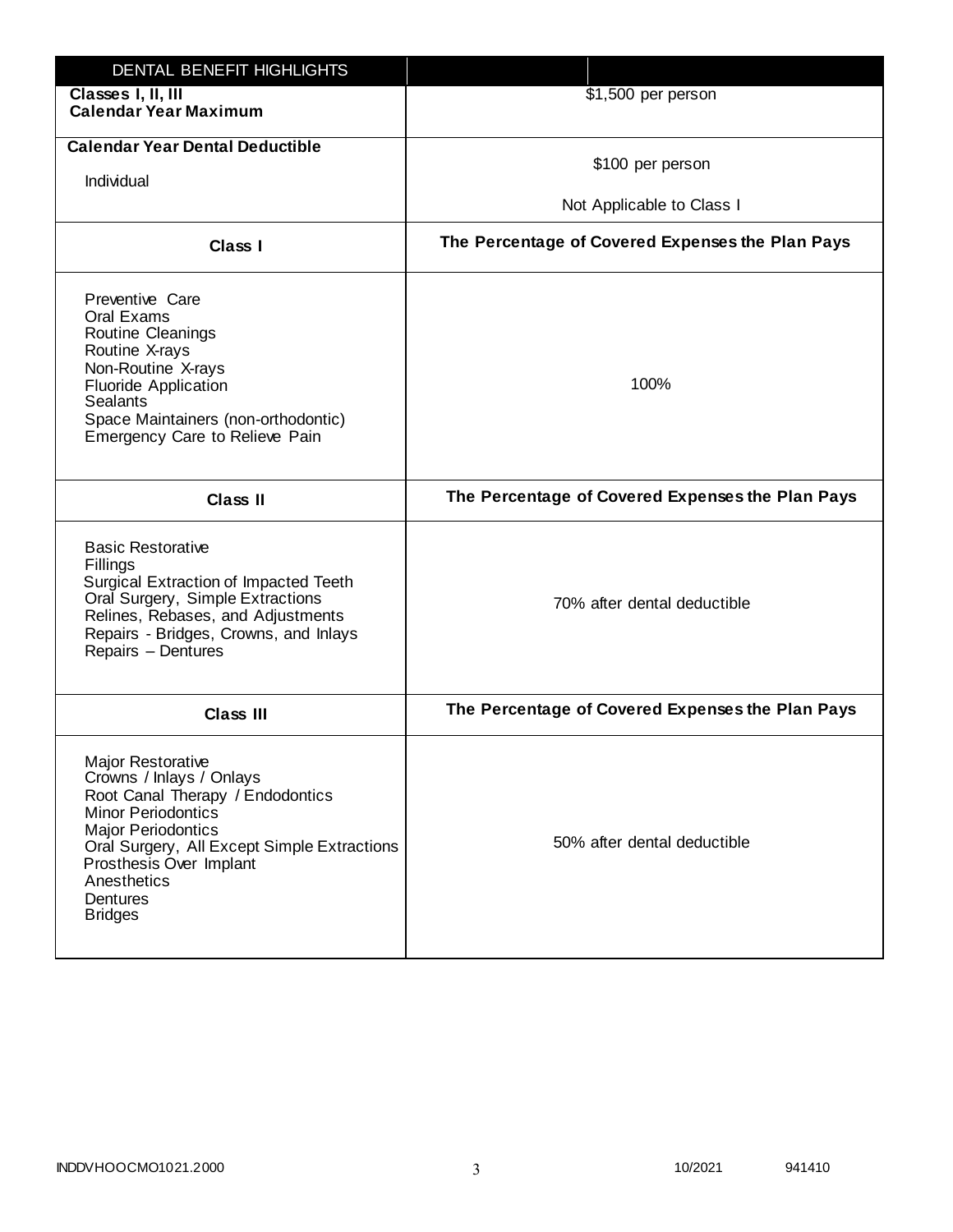| The Schedule - Vision Benefits                                                                  |                                                                                         |
|-------------------------------------------------------------------------------------------------|-----------------------------------------------------------------------------------------|
| VISION BENEFIT HIGHLIGHTS                                                                       |                                                                                         |
| Eye Examinations, including refraction                                                          | The plan pays 50% of expenses, not to exceed a \$75 calendar<br>year maximum per person |
| Materials (corrective eyeglasses or contact<br>lenses, including fittings and follow-up visits) | \$200 calendar year maximum per person                                                  |

| The Schedule - Hearing Benefits                             |                                        |
|-------------------------------------------------------------|----------------------------------------|
| <b>HEARING BENEFIT HIGHLIGHTS</b>                           |                                        |
| <b>Hearing Examinations</b>                                 | \$50 calendar year maximum per person  |
| Materials (Hearing Aids, including fittings<br>and repairs) | \$500 calendar year maximum per person |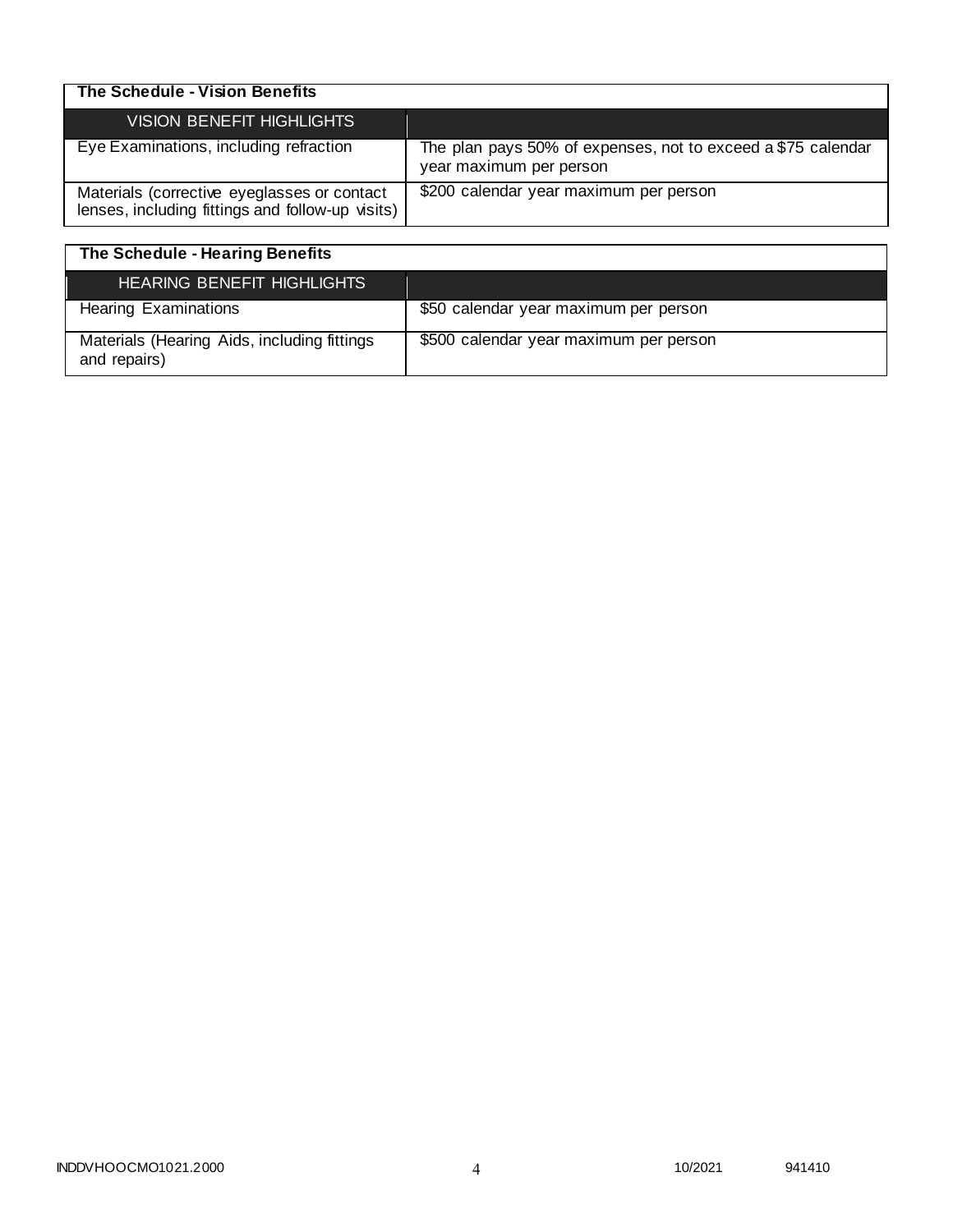# **Waiting Periods**

A Covered Person may access their dental, vision, and hearing benefit insurance once he or she has satisfied the following waiting periods.

- there is no waiting period for Class I or II dental benefits or for vision and hearing benefits.
- after 12 consecutive months of coverage dental benefits will increase to include the list of Class III procedures.

## **Missing Teeth Limitation**

There is no payment for replacement of teeth that are missing when a person first becomes insured. This payment limitation no longer applies after 24 months of continuous coverage.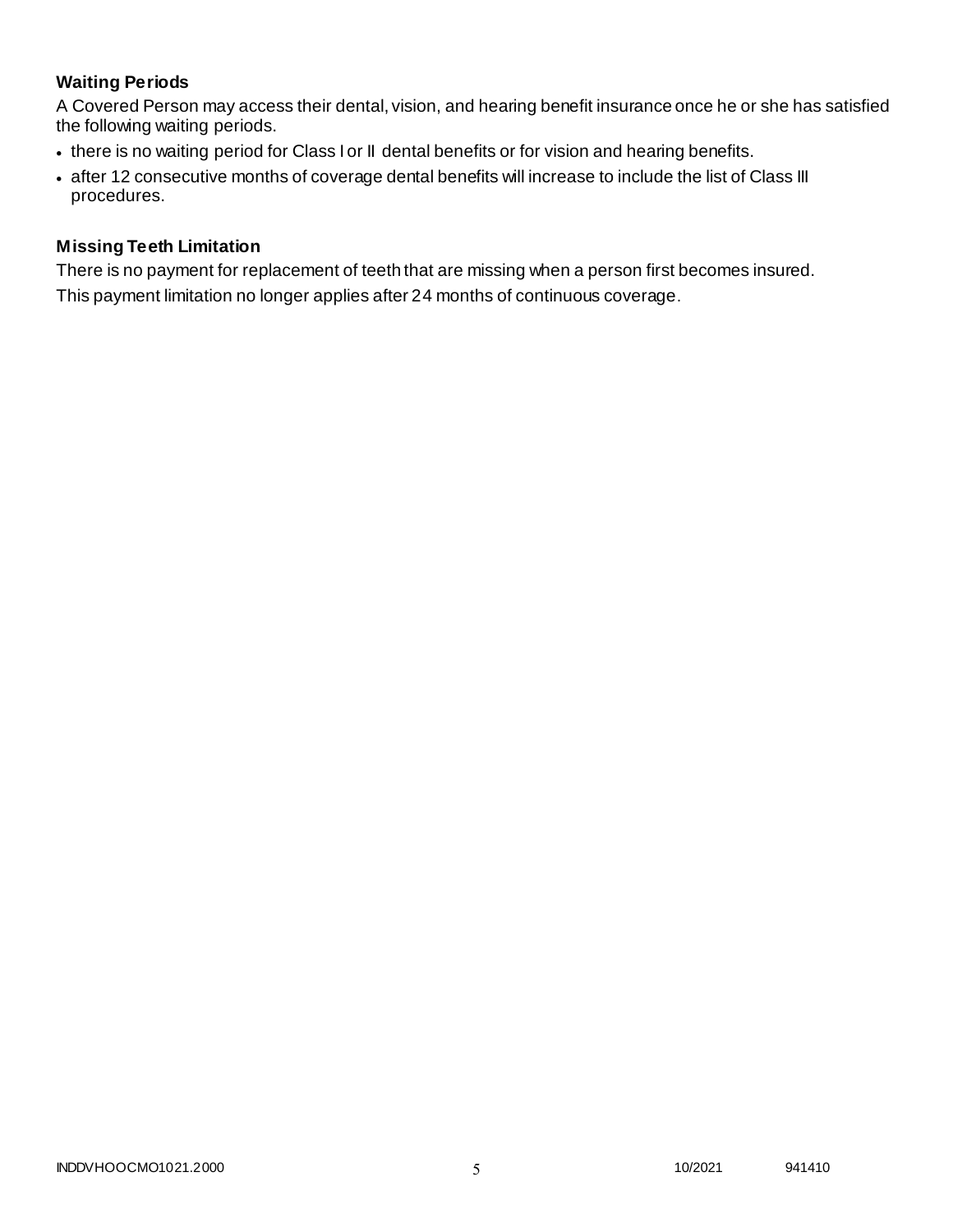# **E. Insured's Financial Responsibility**

The Insured is responsible for paying the monthly or quarterly premium on a timely basis. The Insured is also responsible to pay Providers for charges that are applied to the Deductibles, Coinsurance, and any amounts charged by Non-Participating Dental Providers in excess of the Contracted Fee. In addition, any charges for Medically Necessary and/or Dentally Necessary items that are excluded under the Policy are the responsibility of the Insured.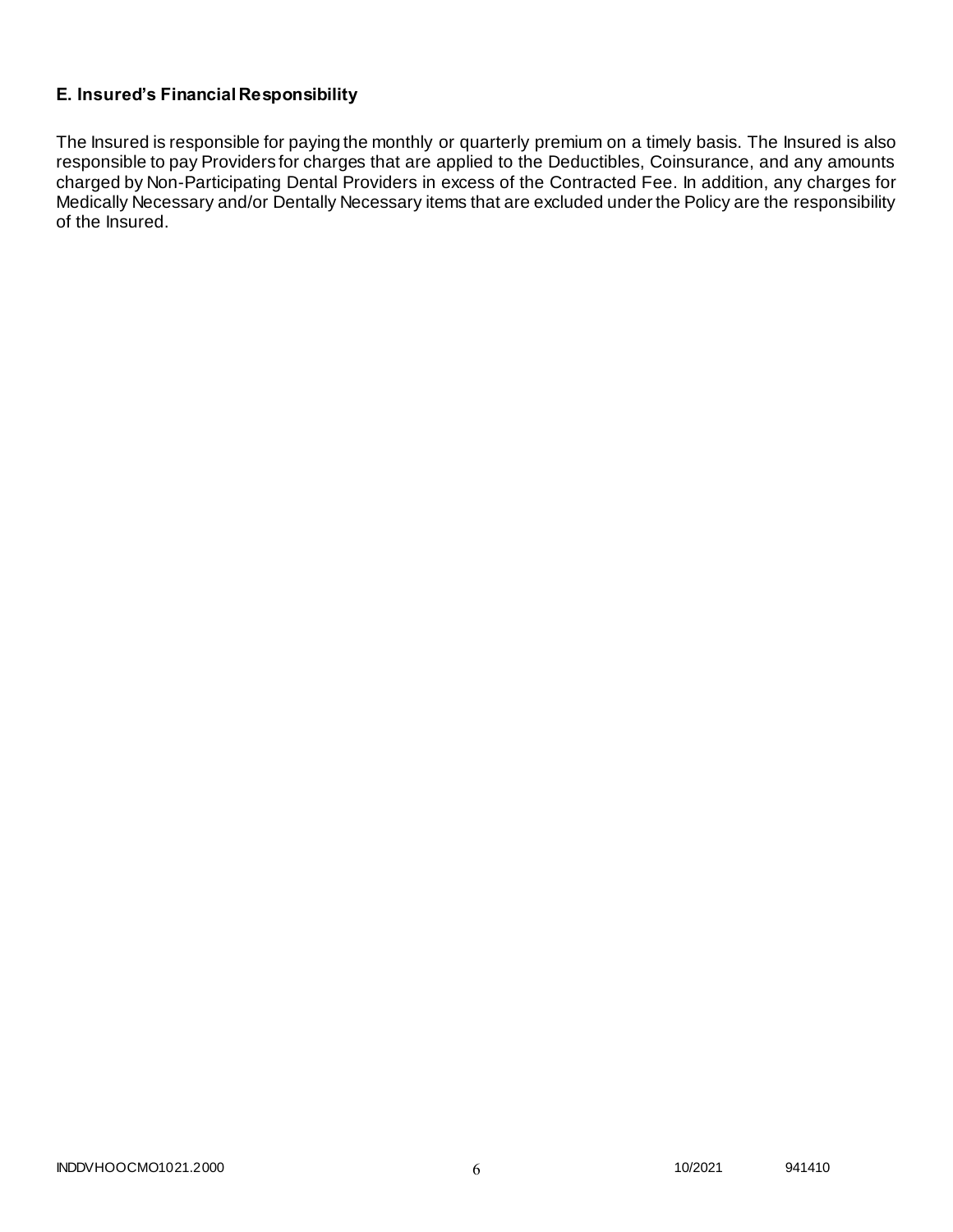# **F. Exclusions And Limitations: What Is Not Covered By This Policy**

# **Expenses Not Covered**

Covered Expenses will not include, and no payment will be made for:

- procedures which are not included in the list of Covered Dental Services, Covered Vision Services, or Covered Hearing Services;
- cone beam imaging;
- instruction for plaque control, oral hygiene and diet;
- core build-ups;
- veneers;
- precious or semi-precious metals for crowns, bridges and abutments;
- restoration of teeth which have been damaged by erosion, attrition or abrasion;
- bite registrations; precision or semi-precision attachments; or splinting;
- implants or implant related services;
- orthodontic treatment, except for the treatment of cleft lip and cleft palate;
- general anesthesia or intravenous sedation, when used for the purposes of anxiety control or patient management is not covered; may be considered only when medically or dentally necessary and when in conjunction with covered complex oral surgery;
- athletic mouth guards;
- services performed solely for cosmetic reasons;
- personalization or decoration of any dental device or dental work;
- replacement of an appliance per benefit guidelines;
- services that are medical in nature:
- services and supplies received from a hospital;
- prescription drugs;
- plano lenses:
- VDT (video display terminal)/computer eyeglass benefit;
- medical or surgical treatment of the eyes;
- any type of corrective vision surgery, including LASIK surgery, radial ketatonomy (RK), automated lamellar keratoplasty (ALK), or conductive keratoplasty (CK);
- Orthoptic or vision training and any associated supplemental testing;
- any eye examination, or any corrective eyewear, required by an employer as a condition of employment;
- safety eyewear;
- sub-normal vision aids or non-prescription lenses;
- Magnification or low vision aids not shown as covered in the Schedule of Vision Coverage;
- Assistive Listening Devices (ALDs);
- medical and/or surgical treatment of the internal or external structures of the ear, including but not limited to Cochlear implants;
- Hearing Aids not prescribed by a Licensed Hearing Care Professional;
- ear protective devices or plugs;
- Hearing Aids maintenance/service contracts, ear molds and other miscellaneous repairs;
- Hearing Aids purchased online or over the counter (OTC); or
- Disposable Hearing Aids.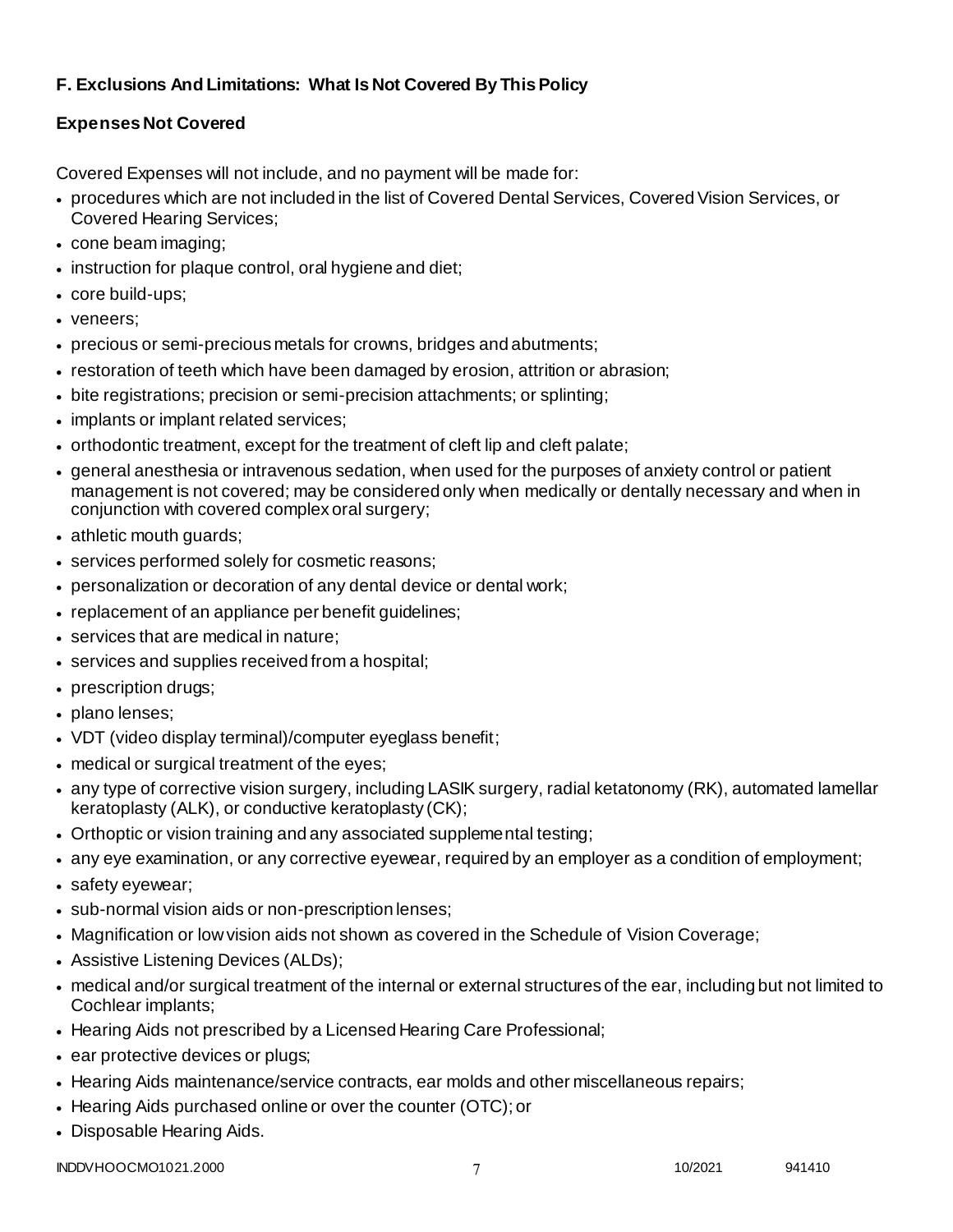## **General Limitations**

No payment will be made for expenses incurred for You or any one of Your Dependents:

- For services not specifically listed as Covered Services in this Policy;
- For services or supplies that are not Medically Necessary;
- For services received before the Effective Date of coverage;
- For services received after coverage under this Policy ends;
- For services for which You have no legal obligation to pay or for which no charge would be made if You did not have insurance coverage;
- For Professional services or supplies received or purchased directly or on Your behalf by anyone, including a Provider, from any of the following:
	- **Yourself or Your employer;**
	- a person who lives in the Covered Person's home, or that person's employer;
	- a person who is related to the Covered Person by blood, marriage or adoption, or that person's employer.
- for or in connection with an Injury arising out of, or in the course of, any employment for wage or profit;
- for or in connection with a Sickness which is covered under any workers' compensation or similar law;
- for charges made by a Hospital owned or operated by or which provides care or performs services for, the United States Government, if such charges are directly related to a condition which occurred while serving in the military or an associated auxiliary unit (if coverage is suspended for an Insured during military service, upon receipt of written request, We will provide a refund of premium on a pro rata basis);
- services or supplies received due to an act of war, declared or undeclared while serving in the military or an associated auxiliary unit;
- to the extent that payment is unlawful where the person resides when the expenses are incurred;
- for charges which the person is not legally required to pay;
- for charges which would not have been made if the person had no insurance;
- to the extent that billed charges exceed the rate of reimbursement as described in the Schedule;
- for charges for unnecessary care, treatment or surgery;
- to the extent that You or any of Your Dependents is in any way paid or entitled to payment for those expenses by or through a public program, other than Medicaid;
- for or in connection with experimental procedures or treatment methods not approved by the American Dental Association or the appropriate dental specialty society;
- Procedures that are a covered expense under any other plan which provides dental, vision, or hearing benefits;
- To the extent that benefits are paid or payable for those expenses under the mandatory part of any auto insurance policy written to comply with a "no-fault" insurance law or an uninsured motorist insurance law. Cigna will take into account any adjustment option chosen under such part by You or any one of Your Dependents.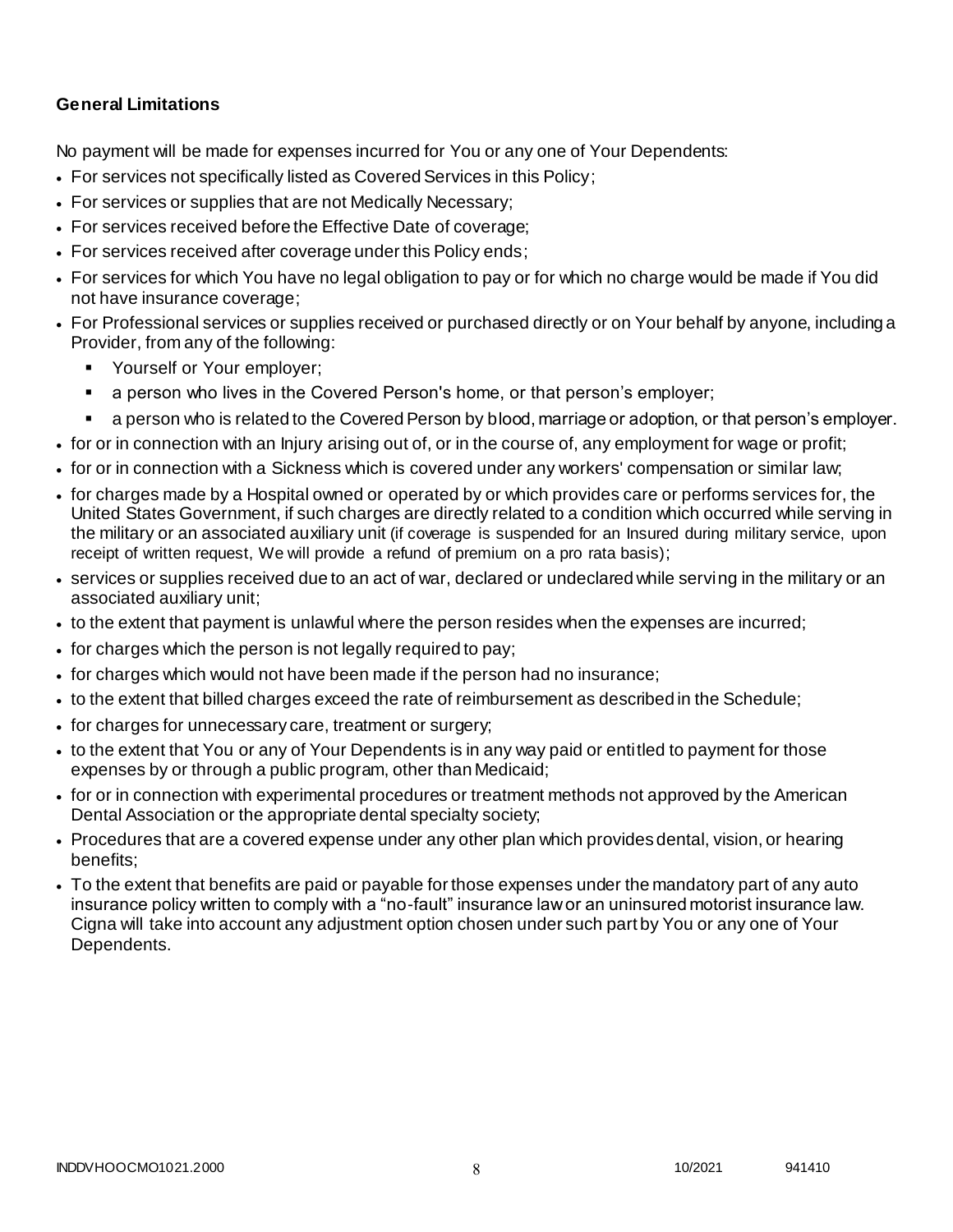## **G. Predetermination of Dental Benefits Program**

Predetermination of Benefits is a voluntary review of a Dentist's proposed treatment plan and expected charges. It is not preauthorization of service and is not required.

The treatment plan should include supporting pre-operative x-rays and other diagnostic materials as requested by Cigna's dental consultant. If there is a change in the treatment plan, a revised plan should be submitted.

Cigna will determine covered dental expenses for the proposed treatment plan. If there is no Predetermination of Benefits, Cigna will determine covered dental expenses when it receives a claim.

Review of proposed treatment is advised whenever extensive dental work is recommended when charges exceed **\$500**.

Predetermination of Benefits is not a guarantee of a set payment. Payment is based on the services that are actually delivered and the coverage in force at the time services are completed.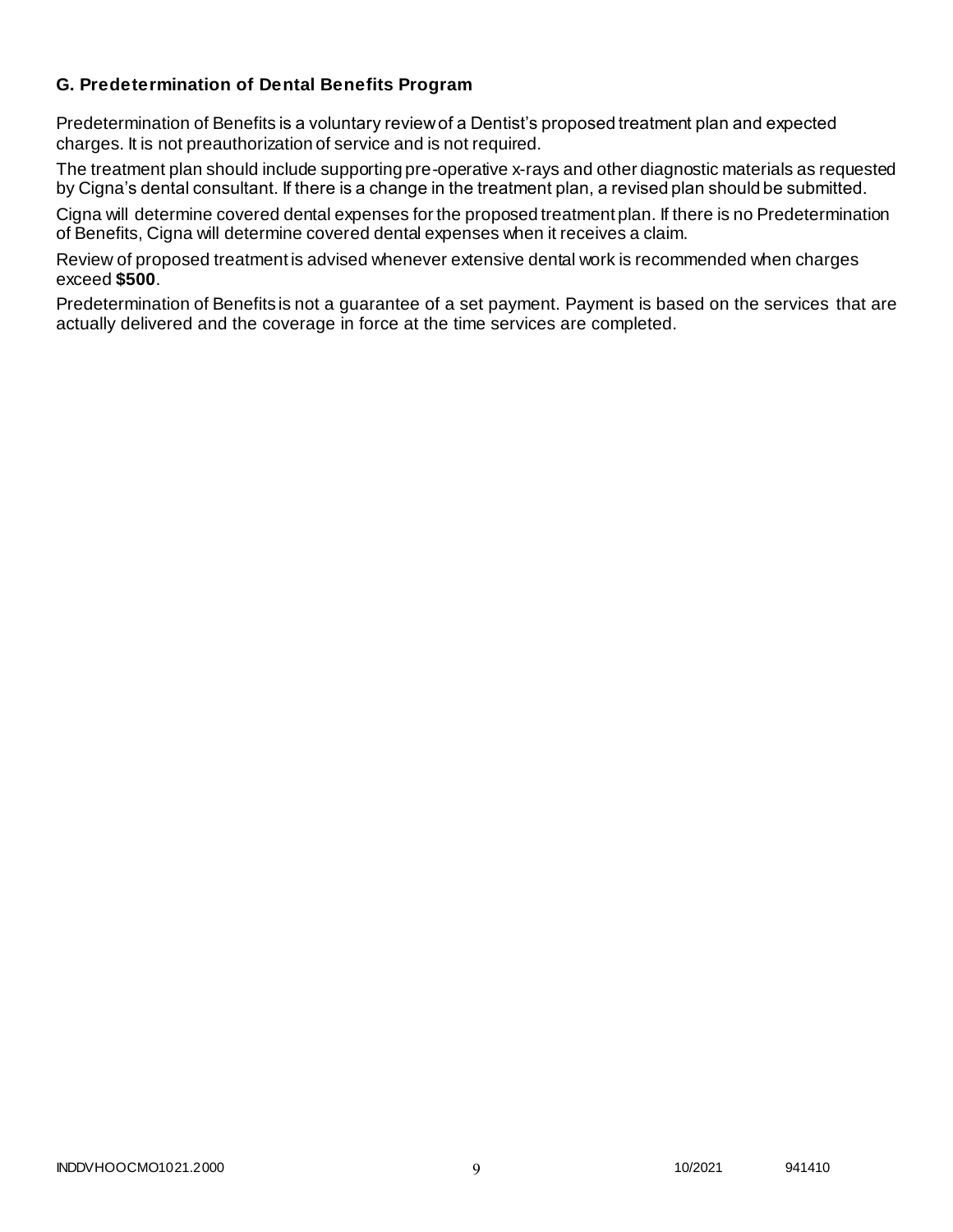## **H. General Provisions**

## **WHEN YOU HAVE A COMPLAINT OR AN APPEAL**

For the purposes of this section, any reference to "You," "Your" or "Yourself" also refers to a rep resentative or provider designated by You to act on Your behalf, unless otherwise noted.

We want You to be completely satisfied with the care You receive. That is why We have established a process for addressing Your concerns and solving Your problems.

#### **Start with Member Services**

We are here to listen and help. If You have a concern regarding a person, a service, the quality of care, or contractual benefits, You can call Our toll-free number and explain Your concern to one of Our Customer Service representatives. You can also express that concern in writing. Please call or write to Us at the following:

Customer Services Toll-Free Number or address on www.mycigna.com, explanation of benefits or claim form

We will do Our best to resolve the matter on Your initial contact. We will acknowledge receipt of Your complaint or grievance in writing within 10 working days. All complaints or grievances will be resolved within 20 days following receipt of such complaint or grievance unless We require an extension of time for review. If We need more time to review or investigate Your complaint or grievance, We will notify You within 20 days of receipt of the complaint or grievance, and We will outline the specific reasons why the additional time is needed. We will get back to You as soon as possible, but in any case no later than 30 days from the date We request the extension. We will notify You in writing of Our resolution of such complaint or grievance within 5 working days.

If You are not satisfied with the results of a coverage decision, You can start the appeals procedure. The notice of resolution of the complaint or grievance will have detailed information regarding Your rights to file an appeal.

#### **Appeals Procedure**

Cigna has a two step appeals procedure for coverage decisions. To initiate an appeal, You must submit a request for an appeal in writing within 365 days of receipt of a denial notice. We will acknowledge receipt of appeal in writing within 10 working days. You should state the reason why You feel Your appeal should be approved and include any information supporting Your appeal. If You are unable or choose not to write, You may ask to register Your appeal by telephone. Call or write to Us at the toll-free number or address on Your Benefit Identification card, explanation of benefits or claim form.

#### **Level One Appeal**

Your appeal will be reviewed and the decision made by someone not involved in the initial decision. Appeals involving Medical Necessity or clinical appropriateness will be considered by a health c are professional.

For level one appeals, We will respond in writing with a decision within 20 working days after We receive an appeal for a postservice coverage determination. If more time or information is needed to make the determination, We will notify You in writing before the 20<sup>th</sup> working day to request an extension of up to 30 working days and to specify any additional information needed to complete the review. You will be notified in writing of the decision within 15 working days after the investigation is completed.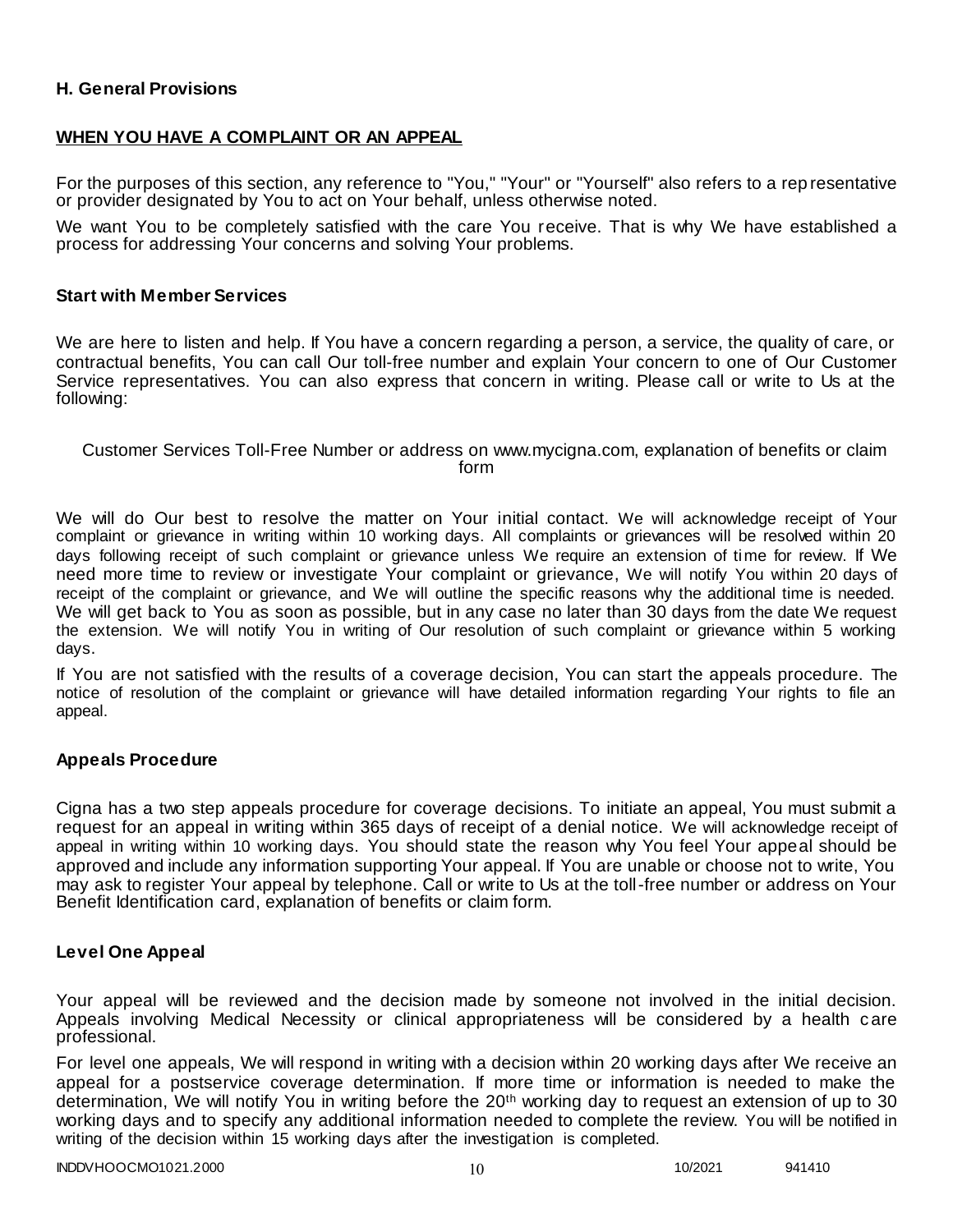If You are not satisfied with Our level-one appeal decision, You may request a level-two appeal. The written decision of the level one appeal will include a clear and specific explanation of the determination, along with Your right to file a level two appeal.

#### **Level Two Appeal**

If You are dissatisfied with Our level one appeal decision, You may request a second review. To start a level two appeal, follow the same process required for a level one appeal.

Most requests for a second review will be conducted by the Appeals Committee, which consists of at least three people. Anyone involved in the prior decision may not vote on the Committee. For appeals involving Medical Necessity or clinical appropriateness, the Committee will consult with at least two Dentist reviewers in the same or similar specialty as the care under consideration. You may present Your situation to the Committee in person or by conference call.

For level two appeals We will acknowledge in writing that We have received Your request and schedule a Committee review. For postservice claims, the Committee review will be completed within 30 calendar days. If more time or information is needed to make the determination, We will notify You in writing to request an extension of up to 15 calendar days and to specify any additional information needed by the Committee to complete the review. You will be notified in writing of the Committee's decision within five working days after the Committee meeting, and within the Committee review time frames above if the Committee does not approve the requested coverage.

If You are not satisfied with our level-two appeal decision, You may file an appeal with the Division of Consumer Affairs.

#### **You have the right to contact the Division of Consumer Affairs for assistance at any time:**

Division of Consumer Affairs Missouri Department of Commerce & Insurance P.O. Box 690 Jefferson, MO 65102-0690 Call: 1-800-726-7390

#### **Expedited Review**

An expedited review of a complaint or grievance may be requested when the standard process would seriously jeopardize the life or health of a Covered Person or would jeopardize the Covered Person's ability to regain maximum function. A request may be submitted to Us in writing. We will notify you orally within 72 hours after receiving the request for an expedited review of Our determination and will provide written notification of Our determination within 3 working days after providing You the determination orally.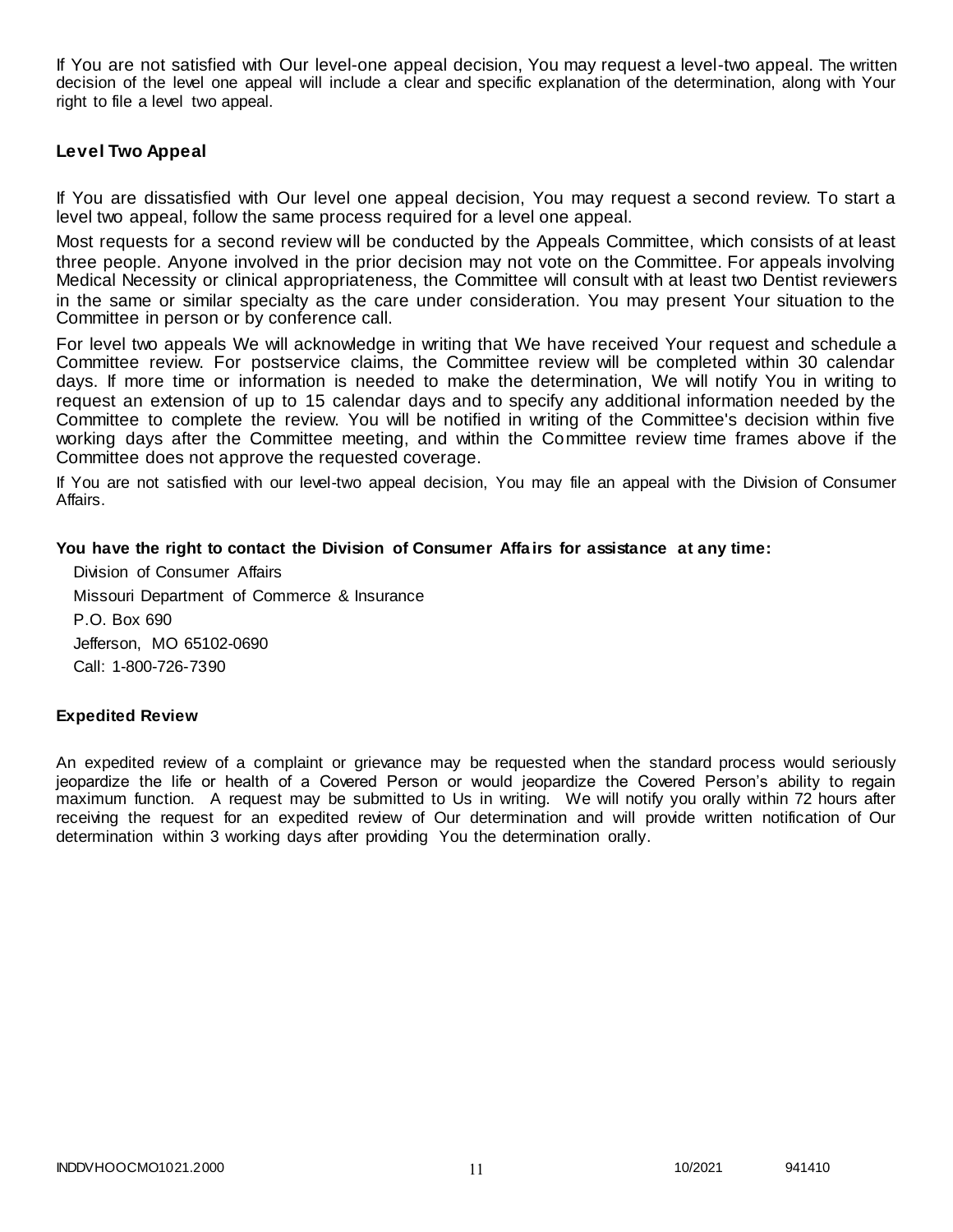## **Notice of Benefit Determination on Appeal**

Every notice of an appeal decision will be provided in writing or electronically and, if an adverse determination, will include:

- (1) the specific reason or reasons for the denial decision;
- (2) reference to the specific Policy provisions on which the decision is based;
- (3) a statement that the claimant is entitled to receive, upon request and free of charge, reasonable access to and copies of all documents, records, and other Relevant Information as defined;
- (4) upon request and free of charge, a copy of any internal rule, guideline, protocol or other similar criterion that was relied upon in making the adverse determination regarding Your appeal, and an explanation of the scientific or clinical judgment for a determination that is based on a medical necessity, experimental treatment or other similar exclusion or limit.

#### **Relevant Information**

Relevant Information is any document, record, or other information which was relied upon in making the benefit determination; was submitted, considered, or generated in the course of making the benefit determination, without regard to whether such document, record, or other information was relied upon in making the benefit determination; demonstrates compliance with the administrative processes and safeguards required by federal law in making the benefit determination; or constitutes a statement of policy or guidance with respect to the plan concerning the denied treatment option or benefit or the claimant's diagnosis, without regard to whether such advice or statement was relied upon in making the benefit determination.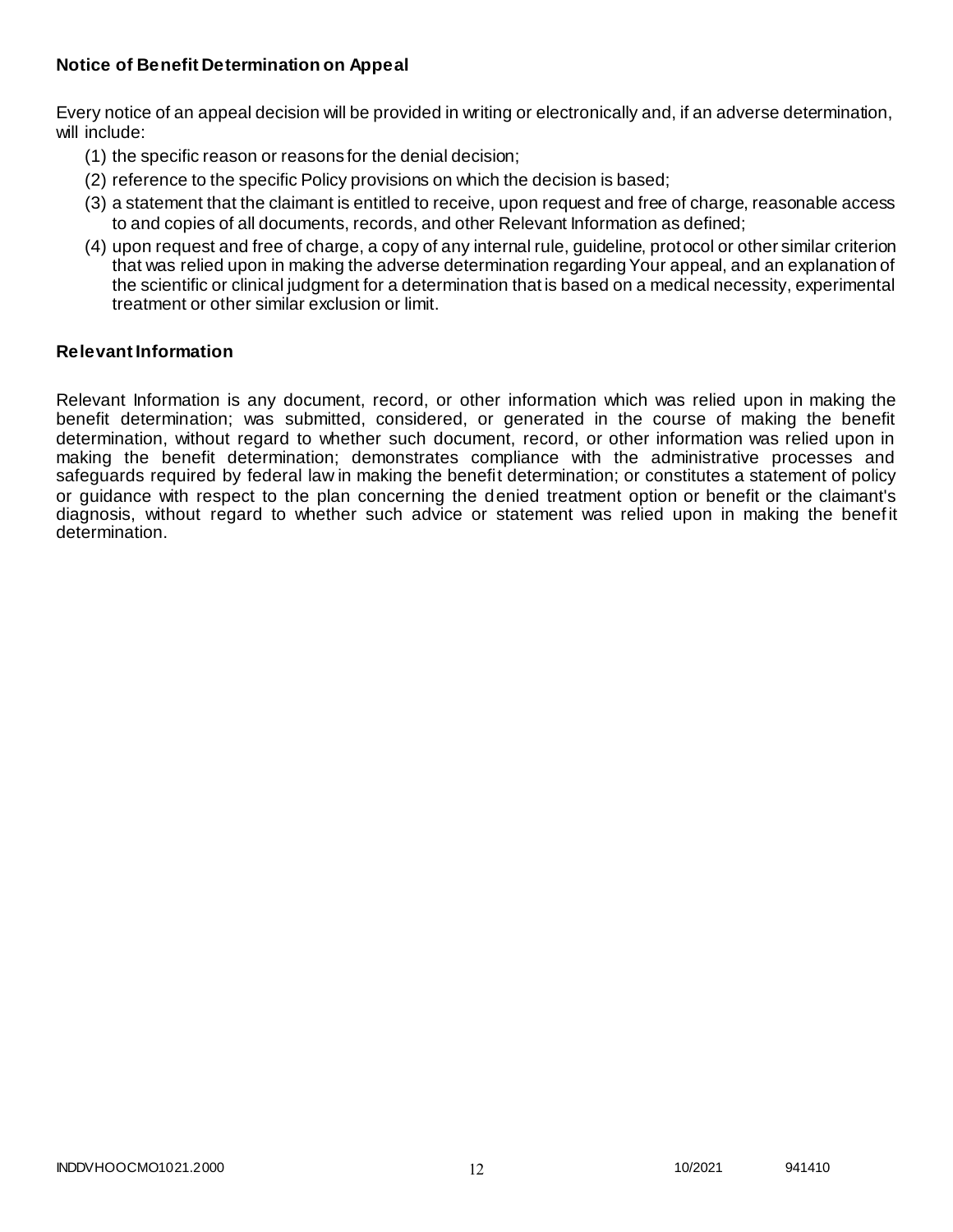# **I. Participating Dental Providers**

Cigna will provide a current list of Dentists currently participating with Cigna and their locations to each Covered Person upon request.

To verify if a Dentist is currently participating with Cigna and is accepting new Cigna Insureds, the Covered Person should visit Our website at www.mycigna.com.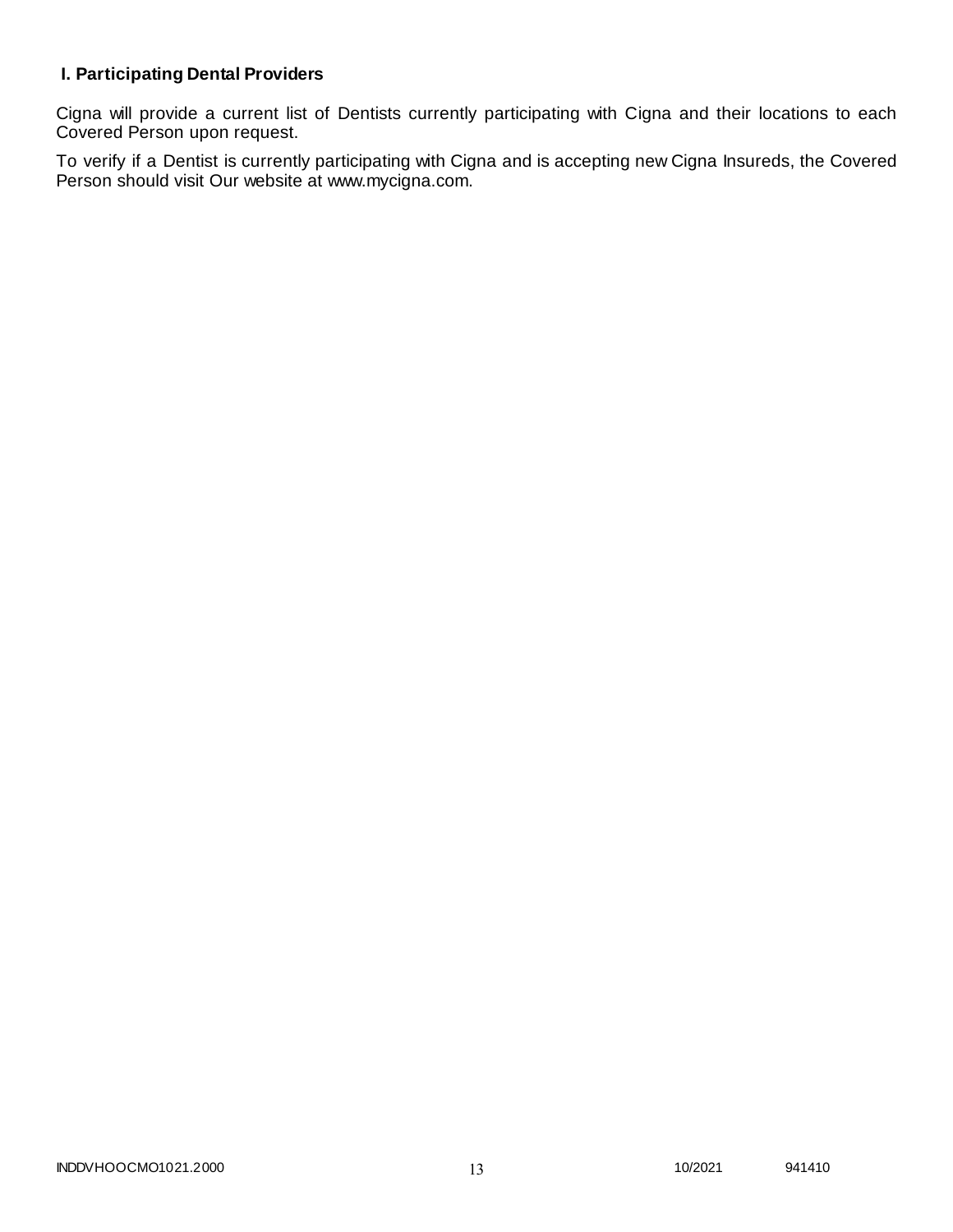## **J. Renewability, Eligibility, and Continuation**

1. The Policy will renew except for the specific events stated in the Policy. Cigna may change the premiums of the Policy with 60 days written notice to the Insured. However, Cigna will not refuse to renew or change the premium schedule for the Policy on an individual basis, but only for all Insureds in the same class and covered under the same Policy as You.

2. The individual plan is designed for residents of Missouri who are not enrolled under or covered by any other group or individual health coverage. You must notify Cigna of all changes that may affect any Covered Person's eligibility under the Policy.

3. You or Your Dependent(s) will become ineligible for coverage:

- When premiums are not paid according to the due dates and grace periods described in the premium section.
- With respect to Your Spouse, Domestic Partner, or partner to a Civil Union: when the Spouse is no longer married to the Insured or when the union is dissolved.
- With respect to You and Your Family Member(s): when You no longer meet the requirements listed in the Conditions of Eligibility section.
- The date the Policy terminates.
- When the Insured no longer lives in the Service Area.

4. If a Covered Person's eligibility under this Plan would terminate due to the Insured's death, divorce or if other Dependents would become ineligible due to age or no longer qualify as dependents for coverage under this Plan; except for the Insured's failure to pay premium, the Covered Person's insurance will be continued if the Covered Person exercising the continuation right notifies Cigna and pays the appropriate monthly premium within 60 days following the date this Policy would otherwise terminate. Any waiting periods in the new Plan will be considered as being met to the extent coverage was in force under this Plan.